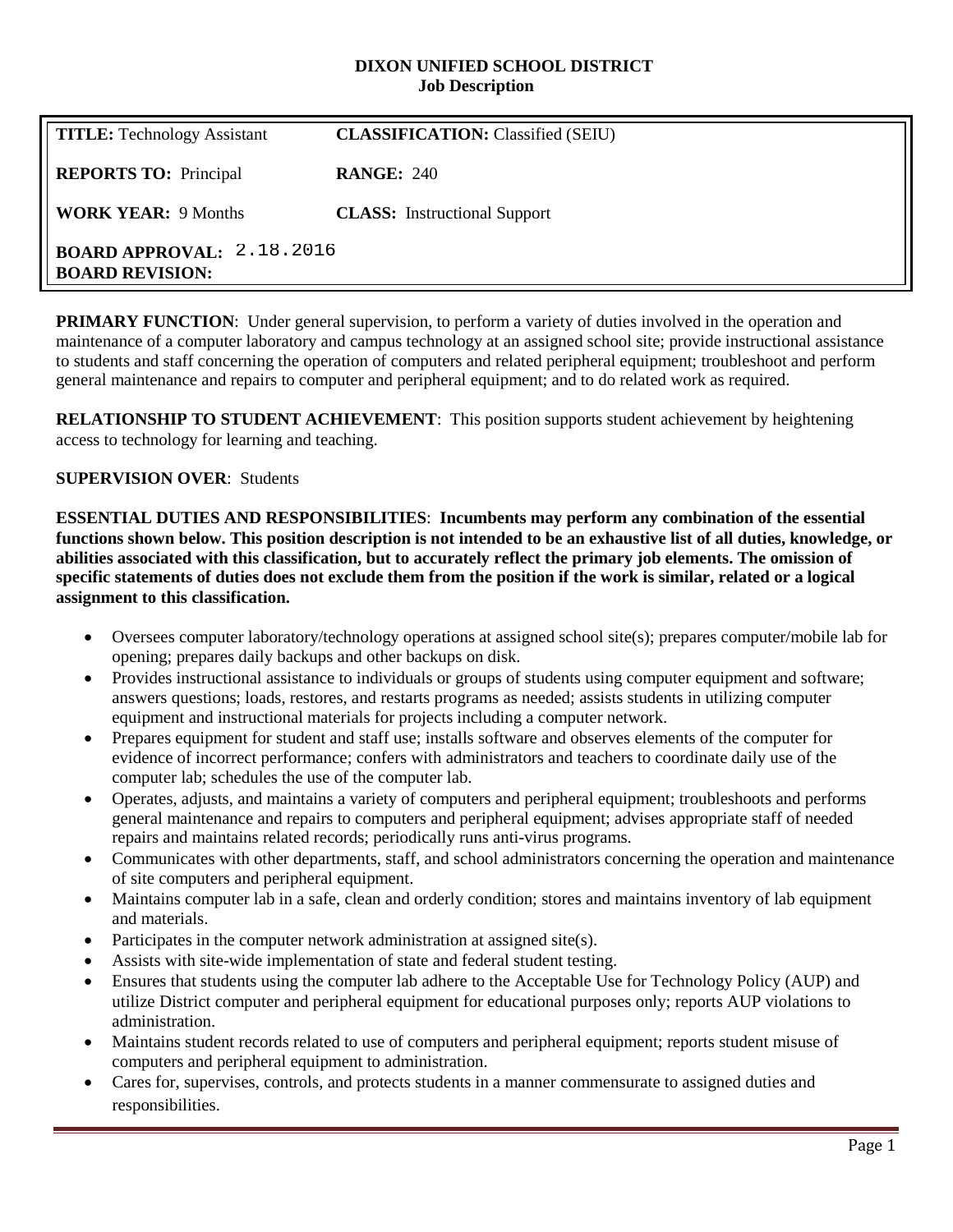• Completes other reasonable duties as assigned.

# **TRAINING, EDUCATION, AND EXPERIENCE:**

- High school diploma or the equivalent.
- College-level course work in computer science or related field desirable.
- Experience in the operation of computers and peripheral equipment.
- One or more years' of experience working with school-age children in an instructional setting.
- Prior experience working in a public school setting preferred.

### **LICENSES AND OTHER REQUIREMENTS:**

- Fingerprint/criminal justice clearance.
- Possession of a negative TB risk assessment certificate and, if risk factors are identified, a negative TB examination, that is no more than 60 days old and renewable at least once every four years
- CPR and first aid certification preferred.

### **KNOWLEDGE AND ABILITIES: The following outline of essential knowledge, abilities, and physical requirements is not exhaustive and may be supplemented as necessary in accordance of the job.**

#### KNOWLEDGE OF\*:

- Computers and related hardware operation principles for both Macintosh and PCs.
- Internet, Windows networks, computer peripherals, and supporting software.
- Hardware and software installation procedures.
- Appropriate diagnostic procedures and tools.
- Requirements of maintaining a computer lab in a safe, clean, and orderly condition.
- Basic content taught in District schools including arithmetic, grammar, spelling, language, and reading.
- District and school rules, regulations, and policies.
- Behavior interventions and management strategies for students of various ages.

#### ABILITY TO\*:

- Provide instructional assistance to students in a computer lab.
- Provide technological support to staff in the implementation of lessons incorporating educational technology.
- Operate and demonstrate the use of various computers, software systems, and peripheral equipment.
- Assist staff with the diagnosis and resolution of computer-related software and hardware problems.
- Identify and redirect inappropriate student behavior.
- Maintain confidentiality of privileged information obtained in the course of work.
- Exercise caution and comply with health and safety regulations.
- Communicate effectively with students and the general public.
- Provide service and assistance to others using tact, patience, and courtesy.
- Give, understand, and carry out multi-step oral and written instructions.
- Form and maintain cooperative and effective working relationships with others.
- Sustain productivity with frequent interruptions.
- Maintain consistent, punctual, and regular attendance.
- Work both independently with little direction and as a part of a team.
- Meet District standards of professional conduct as outlined in Board Policy.

*\*Candidates should have a firm working knowledge of these concepts, practices, and procedures and the ability to use them in varied situations.*

## **WORKING CONDITIONS:**

PHYSICAL DEMANDS (*With or without the use of aids*)\*: